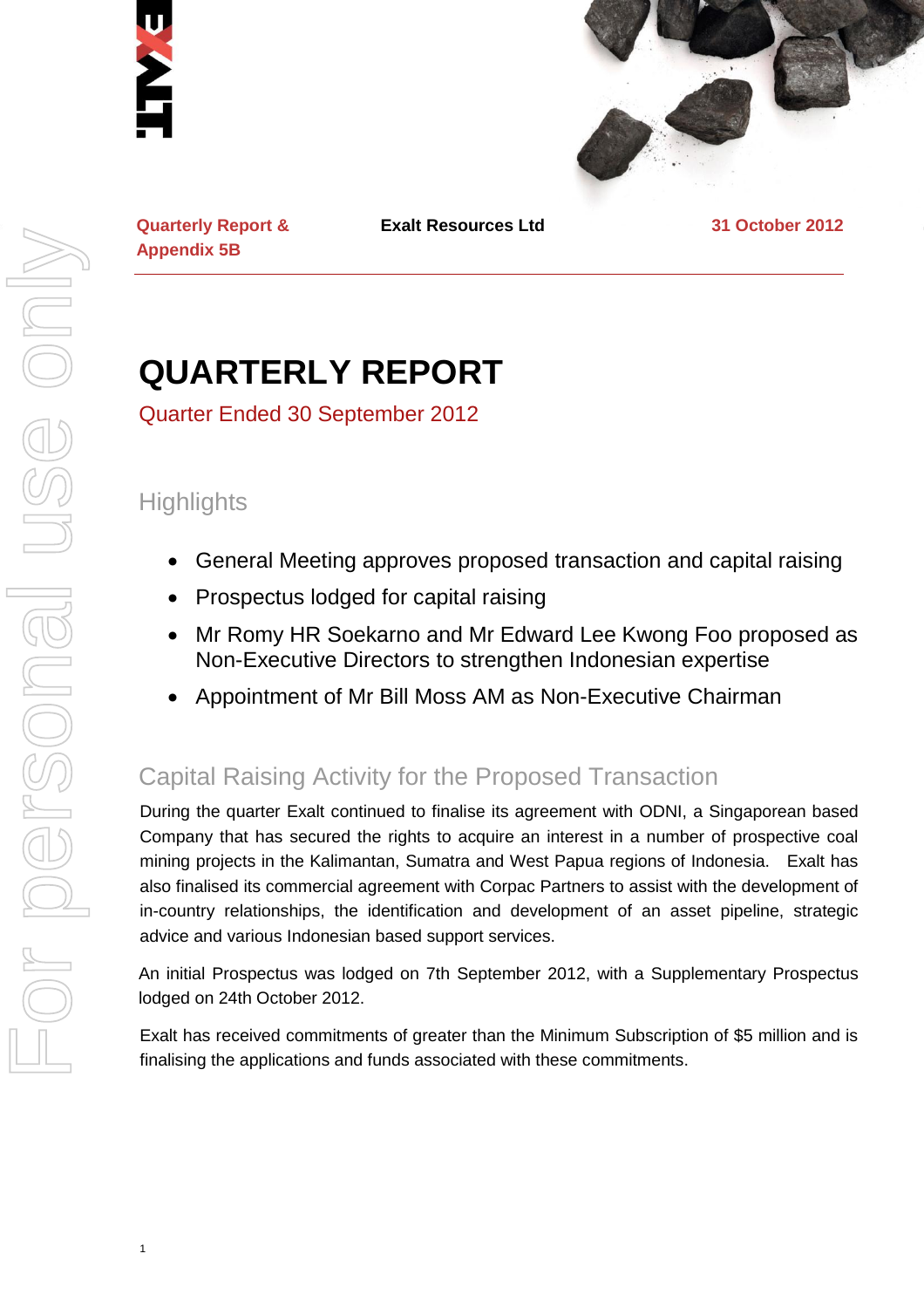

## General Meeting

The Company held a shareholder meeting on 24th August 2012 to approve, among other things, a change in the nature and scale of activities, the issue of consideration securities in connection with the proposed transaction, approval of the capital raising and participation in the capital raising by the Director's.

All resolutions were carried.

## Proposed Appointment of two Non-Executive Directors

On 23 August the Company announced the proposed appointment of two new non-executive directors - Mr Romy HR Soekarno and Mr Edward Lee Kwong Foo.

Both Directors have sound, long standing relationships within business, government and the wider community in Indonesia and the wider region.

## Appointment of Chairman: Bill Moss AM

On 22 October the Company announced the appointment of Mr Bill Moss to the role of Non-Executive Chairman of Exalt.

Bill Moss has been a senior executive within the finance industry in Australia and globally over the past 30 years. He has extensive experience in funds management, banking and property, listed entities and developing markets. Mr Moss retired as Group Head and Managing Director of the Banking and Property Group within Macquarie Group in 2007, having created this global business 23 years earlier.

Mr Moss was a member of Macquarie's Executive Committee for the last 10 years. On Mr Moss' departure he left a business employing over 1600 staff, with offices in nine countries, and in excess of \$23 billion dollars of real estate under management. In recent years Mr Moss has founded and is Chairman of the FSHD Global Research Foundation. Mr Moss has also established, and is Chairman of, Moss Capital. Mr Moss recently ended his role as Co-Chair of Territory 2030, a Northern Territory Government 20 year Strategy Group.

Mr Moss regularly features in the Australian media, providing comment on the finance and banking sectors, the global economy, and the ongoing need for Australia to do more to advance the interests of the country's disabled and disadvantaged.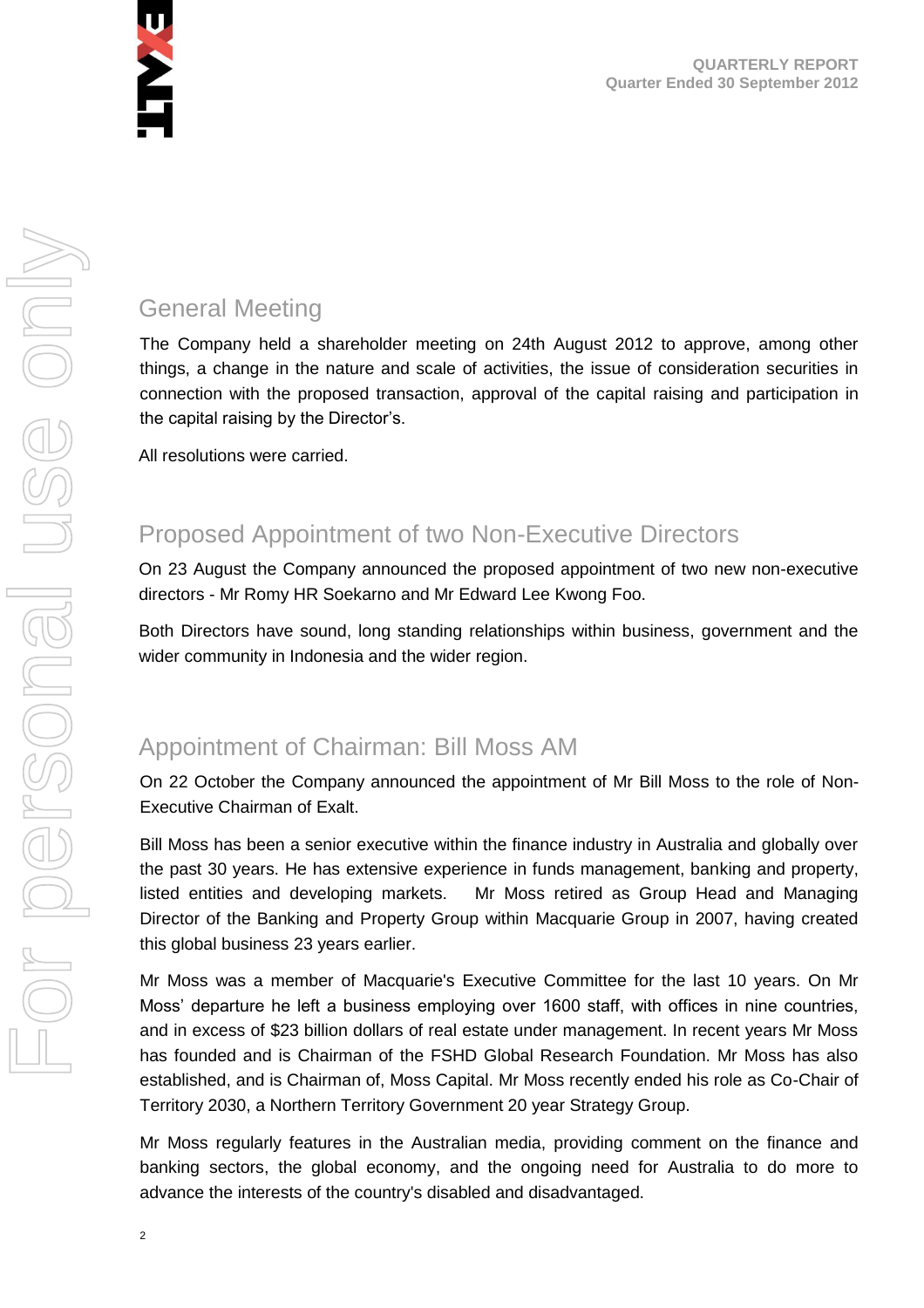

**QUARTERLY REPORT Quarter Ended 30 September 2012**

In 2006, Mr Moss was awarded one of Australia's highest honours, the Order of Australia (AM), for services to the banking, charity, and finance sectors.

## New South Wales Based Projects

Exalt owns 100% of the Mineral Hill South Project covering 112.6km2 of land located 3km to the south of the Mineral Hill Mine in NSW and 100% of the Nyngan Project which covers 160km2 of land in central west NSW targeting porphyry copper and epithermal gold mineralisation.

#### **Exploration Activity NSW Projects**

Consistent with the July quarter, no field work was completed on the NSW projects in the September Quarter whilst rehabilitation was completed from the previous drilling campaign and the Company focused its efforts on the issuing of the Prospectus.

ELA4297 was granted as EL7945 on the 7th June 2012 for two years. EL7945 has replaced Mineral Hill South EL7663, representing an increase the tenement by 2.95km² to 112.6km².

ELA4297 was lodged with the NSW Department of Trade and Investment on the 16th June 2011. ELA4297 was applied for to cover EL7663 and include an extra 2.95km² adjacent to the Mineral Hill exploration leases that became open subsequent to EL7663 being granted on the 10th December 2011.

Granting of EL7945 effectively doubles as a renewal of EL7663, securing the EL for an additional two years from the 7th June 2012.

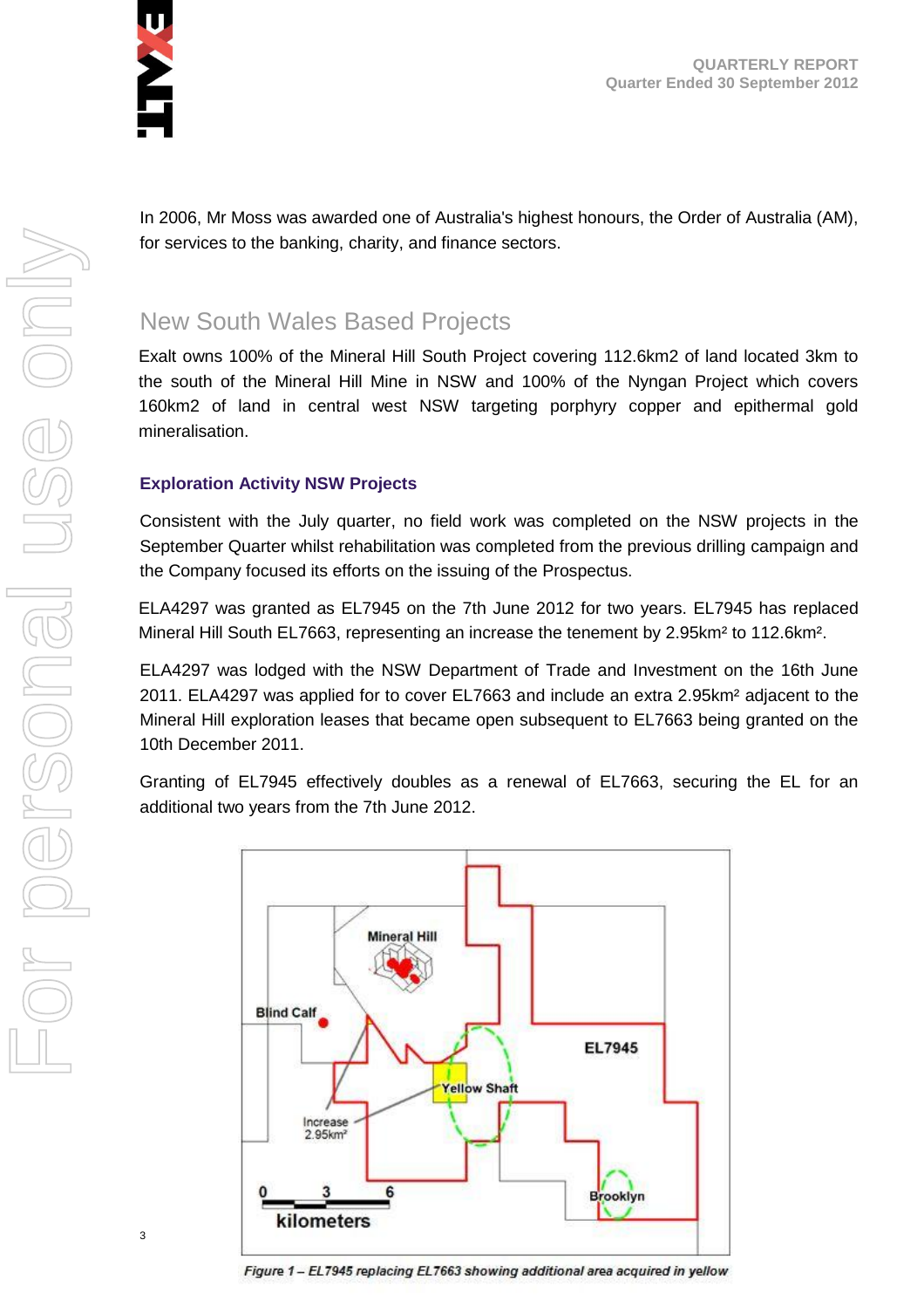

**QUARTERLY REPORT Quarter Ended 30 September 2012**

#### **Competent Person's Statement**

New South Wales Projects - The information in this report that relates to Exploration Results on Exalt Resources Limited's New South Wales assets is based on information provided by Mr D Ward, Member of Australasian Institute of Mining and Metallurgy and a Consultant to Exalt Resources Limited. Mr Ward has sufficient experience that is relevant to the style of mineralisation and type of deposit under consideration and to the activity which he is undertaking to qualify as a Competent Person as defined in the 2004 Edition of the Australasian Code for Reporting of Exploration Results, Mineral Resources and Ore Reserves. Mr Ward, consent to the inclusion in the report of the matters based on his information in the form and context in which it appears.

4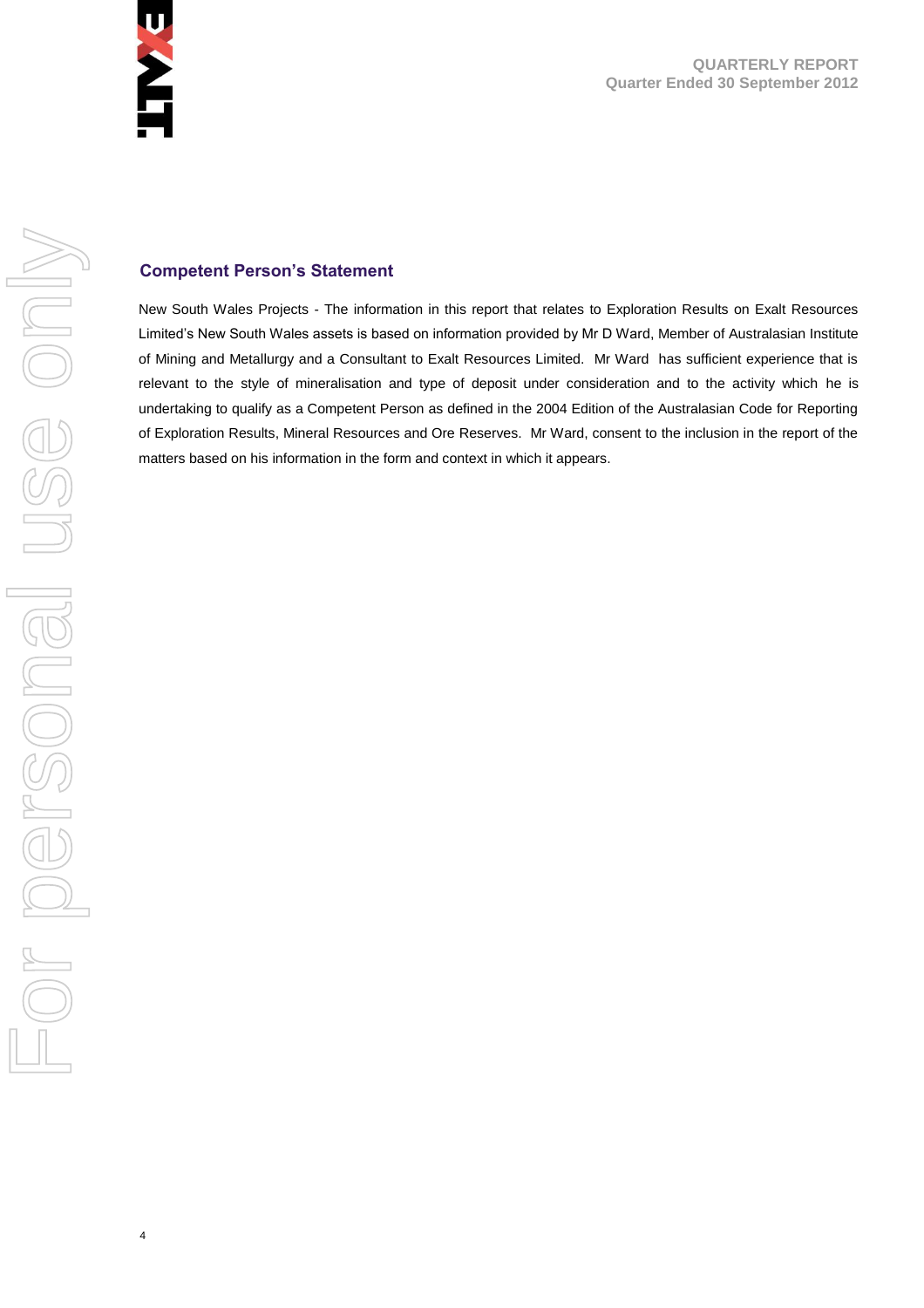

# **Appendix 5B**

## **Mining exploration entity quarterly report**

Introduced 01/07/96 Origin Appendix 8 Amended 01/07/97, 01/07/98, 30/09/01, 01/06/10, 17/12/10

Name of entity

EXALT RESOURCES LTD

ABN Quarter ended ("current quarter") 17 145 327 617 30 30 SEPTEMBER 2012

#### **Consolidated statement of cash flows**

|                                            |                                                               | Current quarter | Year to date |
|--------------------------------------------|---------------------------------------------------------------|-----------------|--------------|
| Cash flows related to operating activities |                                                               | \$A'ooo         | $(3$ months) |
|                                            |                                                               |                 | \$A'ooo      |
| 1.1                                        | Receipts from product sales and related<br>debtors            |                 |              |
| 1,2                                        | Payments for (a) exploration & evaluation<br>(b) development  |                 |              |
|                                            | (c) production<br>(d) administration                          |                 |              |
| 1.3                                        | Dividends received                                            | (449)           | (499)        |
| 1.4                                        | Interest and other items of a similar nature<br>received      | 17              | 17           |
| $1.5\phantom{0}$                           | Interest and other costs of finance paid                      |                 |              |
| $1.6\,$                                    | Income taxes paid                                             |                 |              |
| 1.7                                        | Other (provide details if material)                           |                 |              |
|                                            | Due Diligence costs - ODNI transaction                        | (388)           | (388)        |
|                                            |                                                               | (820)           | (820)        |
|                                            | <b>Net Operating Cash Flows</b>                               |                 |              |
|                                            |                                                               |                 |              |
|                                            | Cash flows related to investing activities                    |                 |              |
| 1.8                                        | Payment for purchases of: (a) prospects                       |                 |              |
|                                            | (b) equity investments                                        |                 |              |
|                                            | (c) other fixed assets                                        |                 |              |
| 1.9                                        | Proceeds from sale of:<br>(a) prospects                       |                 |              |
|                                            | (b) equity investments                                        |                 |              |
|                                            | (c) other fixed assets                                        |                 |              |
| 1.10                                       | Loans to other entities                                       |                 |              |
| 1.11                                       | Loans repaid by other entities                                |                 |              |
| 1.12                                       | Other (provide details if material)                           |                 |              |
|                                            |                                                               |                 |              |
|                                            | Net investing cash flows                                      |                 |              |
| 1.13                                       | Total operating and investing cash flows<br>(carried forward) | (820)           | (820)        |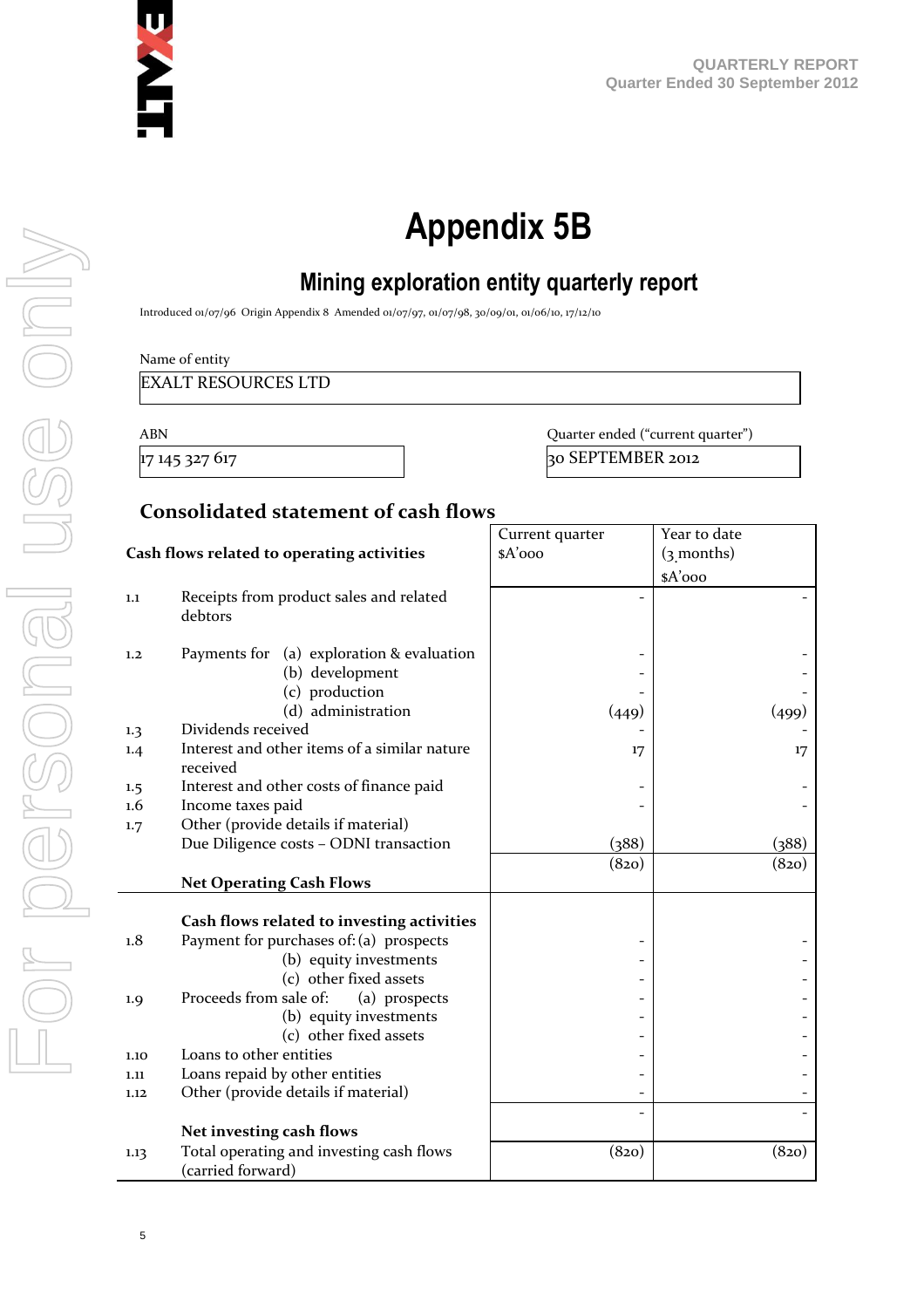

| 1.13 | Total operating and investing cash flows<br>(brought forward) | (820)                    | (820) |
|------|---------------------------------------------------------------|--------------------------|-------|
|      |                                                               |                          |       |
|      | Cash flows related to financing activities                    |                          |       |
| 1.14 | Proceeds from issues of shares, options, etc.                 | -                        |       |
| 1.15 | Proceeds from sale of forfeited shares                        |                          |       |
| 1.16 | Proceeds from borrowings                                      | $\overline{\phantom{a}}$ |       |
| 1.17 | Repayment of borrowings                                       | -                        |       |
| 1.18 | Dividends paid                                                |                          |       |
| 1.19 | Other (provide details if material)                           |                          |       |
|      | Capital raising costs                                         | (159)                    | (159) |
|      | Net financing cash flows                                      | (159)                    | (159) |
|      | Net increase (decrease) in cash held                          | (979)                    | (979) |
| 1.20 | Cash at beginning of quarter/year to date                     | 2,556                    | 2,556 |
| 1.21 | Exchange rate adjustments to item 1.20                        |                          |       |
| 1.22 | Cash at end of quarter                                        | 1,577                    | 1,577 |

#### **Payments to directors of the entity and associates of the directors Payments to related entities of the entity and associates of the related entities**

|      |                                                                  | Current quarter<br>$A'$ ooo |     |
|------|------------------------------------------------------------------|-----------------------------|-----|
| 1.23 | Aggregate amount of payments to the parties included in item 1.2 |                             | 252 |
| 1.24 | Aggregate amount of loans to the parties included in item 1.10   |                             |     |
|      |                                                                  |                             |     |

#### 1.25 Explanation necessary for an understanding of the transactions

These payments include Non-Executive Director Fees, Salary to the Managing Director and Company Secretarial Fees.

#### **Non-cash financing and investing activities**

- 2.1 Details of financing and investing transactions which have had a material effect on consolidated assets and liabilities but did not involve cash flows
- 2.2 Details of outlays made by other entities to establish or increase their share in projects in which the reporting entity has an interest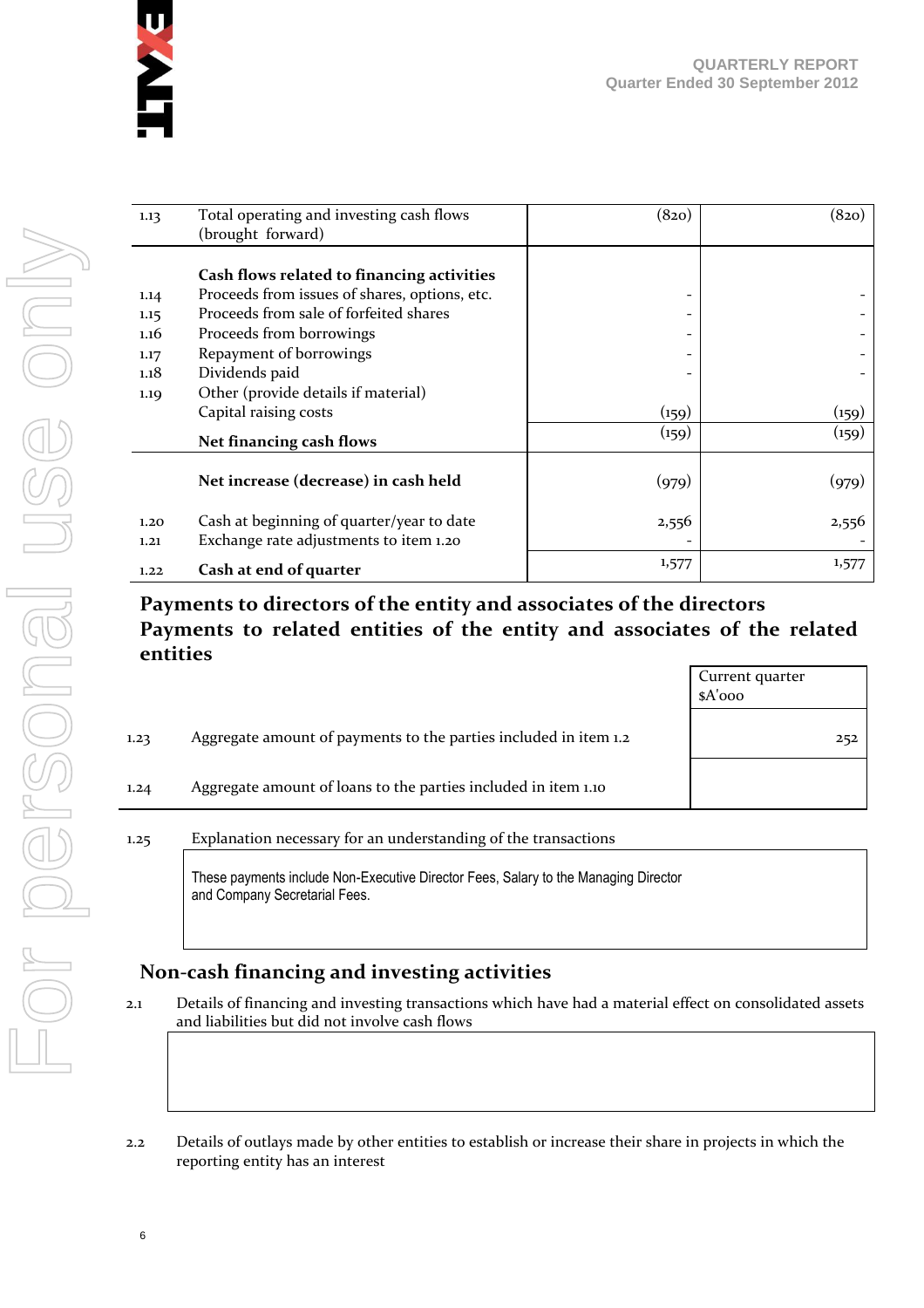

### **Financing facilities available**

*Add notes as necessary for an understanding of the position.*

|     |                             | Amount available<br>$A'$ 000 | Amount used<br>$A'$ 000 |
|-----|-----------------------------|------------------------------|-------------------------|
| 3.1 | Loan facilities             |                              |                         |
| 3.2 | Credit standby arrangements |                              |                         |

#### **Estimated cash outflows for next quarter**

|     |                            | $A'$ 000 |
|-----|----------------------------|----------|
| 4.1 | Exploration and evaluation | 300      |
| 4.2 | Development                |          |
| 4.3 | Production                 |          |
| 4.4 | Administration             | 250      |
|     | <b>Total</b>               |          |
|     |                            |          |

## **Reconciliation of cash**

| Reconciliation of cash at the end of the quarter (as<br>shown in the consolidated statement of cash flows)<br>to the related items in the accounts is as follows. |                                           | Current quarter<br>$A'$ 000 | Previous quarter<br>$A'$ 000 |
|-------------------------------------------------------------------------------------------------------------------------------------------------------------------|-------------------------------------------|-----------------------------|------------------------------|
| 5.1                                                                                                                                                               | Cash on hand and at bank                  | 1,577                       | 2,556                        |
| 5.2                                                                                                                                                               | Deposits at call                          |                             |                              |
| 5.3                                                                                                                                                               | Bank overdraft                            |                             |                              |
| 5.4                                                                                                                                                               | Other (provide details)                   |                             |                              |
|                                                                                                                                                                   | Total: cash at end of quarter (item 1.22) | 1,577                       | 2,556                        |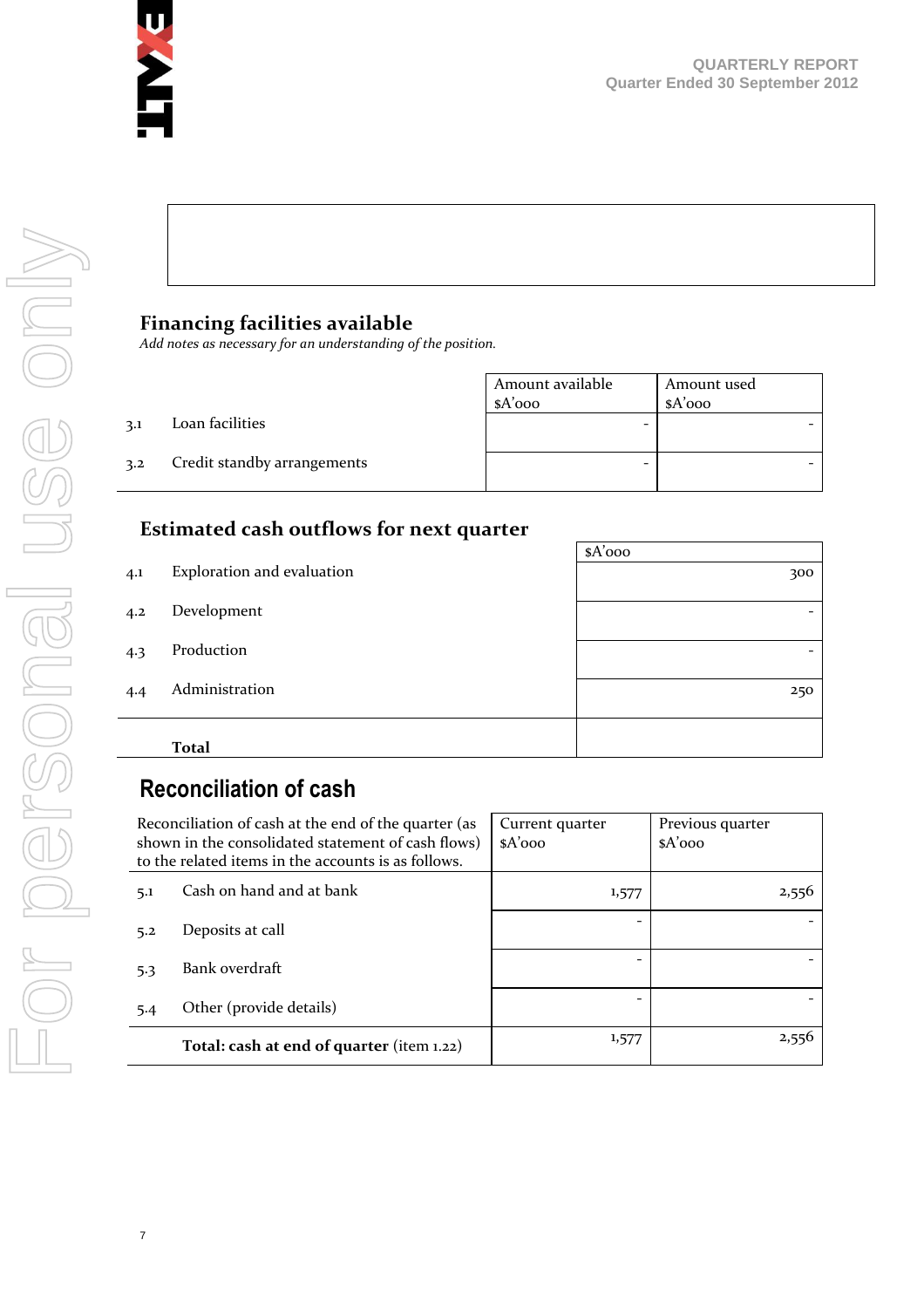

#### **Changes in interests in mining tenements**

|     |                                                                     | Tenement  | Nature of interest | Interest at | Interest at |
|-----|---------------------------------------------------------------------|-----------|--------------------|-------------|-------------|
|     |                                                                     | reference | (note (2))         | beginning   | end of      |
|     |                                                                     |           |                    | of quarter  | quarter     |
| 6.1 | Interests in mining<br>tenements relinquished,<br>reduced or lapsed |           |                    |             |             |
| 6.2 | Interests in mining<br>tenements acquired or<br>increased           |           |                    |             |             |

#### **Issued and quoted securities at end of current quarter**

*Description includes rate of interest and any redemption or conversion rights together with prices and dates.*

|     |                                                                                                                                               | Total number | Number quoted            | Issue price per<br>security (see<br>note 3) (cents) | Amount paid up<br>per security (see<br>note 3) (cents) |
|-----|-----------------------------------------------------------------------------------------------------------------------------------------------|--------------|--------------------------|-----------------------------------------------------|--------------------------------------------------------|
| 7.1 | Preference<br><sup>+</sup> securities<br>(description)                                                                                        | Nil          | $\overline{\phantom{a}}$ |                                                     |                                                        |
| 7.2 | Changes during<br>quarter<br>(a) Increases<br>through issues<br>(b) Decreases<br>through returns<br>of capital, buy-<br>backs,<br>redemptions |              |                          |                                                     |                                                        |
| 7.3 | +Ordinary<br>securities                                                                                                                       | 28,875,003   | 22,876,664               | \$0.20                                              | \$0.20                                                 |
| 7.4 | Changes during<br>quarter<br>(a) Increases<br>through issues<br>(b) Decreases<br>through returns<br>of capital, buy-<br>backs                 |              |                          |                                                     |                                                        |
| 7.5 | <sup>+</sup> Convertible<br>debt<br>securities<br>(description)                                                                               | Nil          |                          |                                                     |                                                        |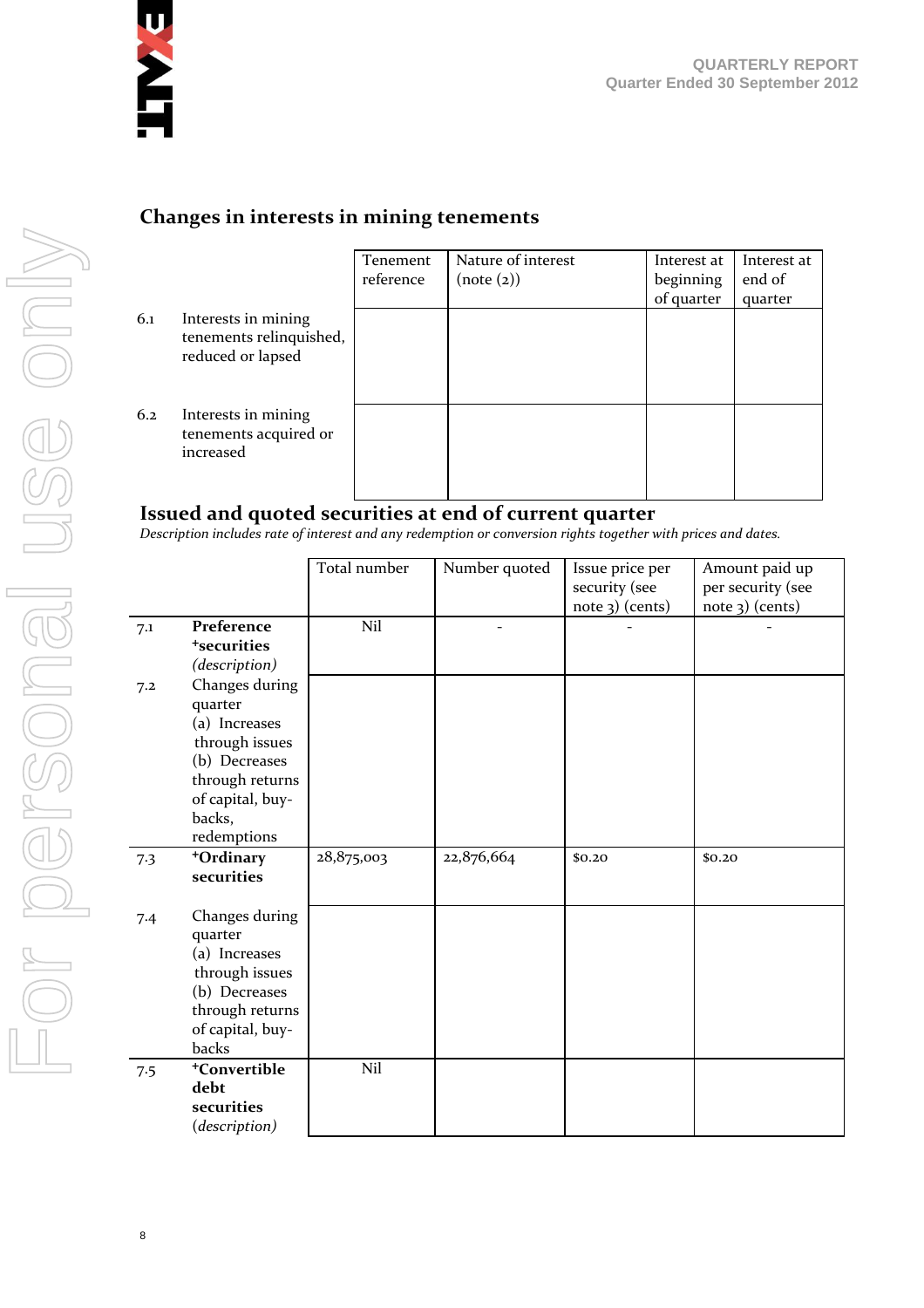

| 7.6  | Changes during<br>quarter<br>(a) Increases<br>through issues<br>(b) Decreases<br>through<br>securities<br>matured,<br>converted |            |           |                          |                                 |
|------|---------------------------------------------------------------------------------------------------------------------------------|------------|-----------|--------------------------|---------------------------------|
| 7.7  | Options<br>(description and<br>conversion<br>factor)                                                                            | 16,008,568 | 7,975,787 | Exercise price<br>\$0,20 | Expiry date<br>31 December 2015 |
| 7.8  | Issued during<br>quarter                                                                                                        |            |           |                          |                                 |
| 7.9  | Exercised<br>during quarter                                                                                                     |            |           |                          |                                 |
| 7.10 | <b>Expired during</b><br>quarter                                                                                                |            |           |                          |                                 |
| 7.11 | Performance<br><b>Shares</b><br>(totals only)                                                                                   |            |           |                          |                                 |
| 7.12 | <b>Unsecured</b><br>notes (totals<br>only)                                                                                      |            |           |                          |                                 |

## **Compliance statement**

- 1 This statement has been prepared under accounting policies which comply with accounting standards as defined in the Corporations Act or other standards acceptable to ASX (see note 5).
- 2 This statement does /does not\* *(delete one)* give a true and fair view of the matters disclosed.

Sign here: ............................................................ Date: 31 October 2012 (Director/Company secretary)

Print name: SHANE HARTWIG